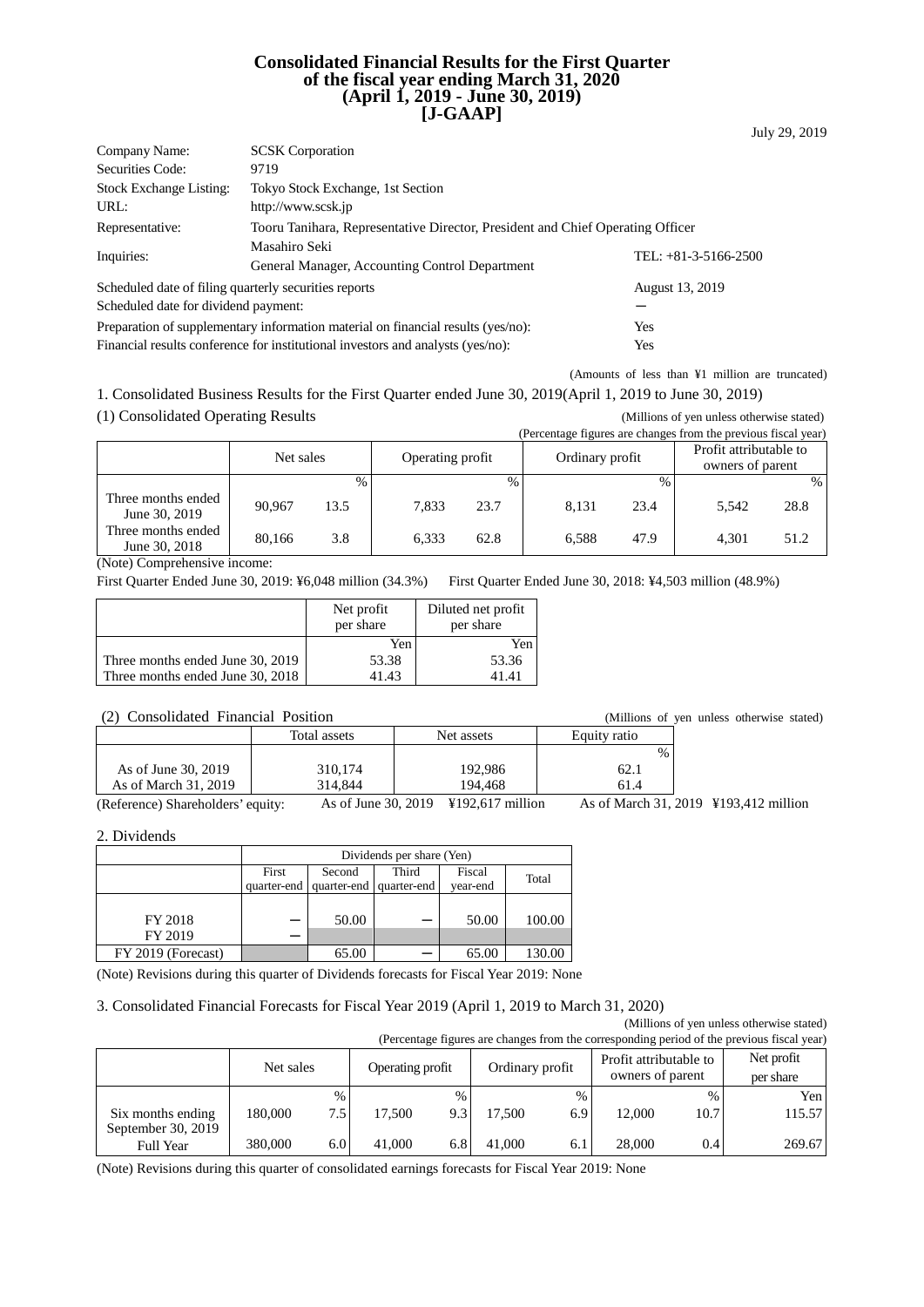### ※ Notes

- (1) Changes in significant subsidiaries during the period : None
- (2) Adoption of specific accounting procedures in preparing quarterly consolidated financial statements: None
- (3) Changes in accounting policies, changes in accounting estimates and restatement of prior period financial statements after error corrections
	- 1) Changes in accounting policies, changes in accounting standards and other regulations: None
	- 2) Changes in accounting policies due to other reasons: None
	- 3) Changes in accounting estimates: None
	- 4) Restatement of prior period financial statements after error corrections: None
- (4) Number of shares issued (Common stock)
	- 1) The number of shares issued as of the period-end (including treasury stock)

| $\cdots$ . $\cdots$ . $\cdots$ |                    |
|--------------------------------|--------------------|
| As of June 30, 2019            | 104,181,803 shares |
| As of March 31, 2019           | 104,181,803 shares |
|                                |                    |
|                                |                    |

- 2) The number of shares of treasury stock as of the period-end
- 3) The average number of shares during the period

| 351,037 shares |
|----------------|
| 351,781 shares |
|                |

| As of June 30, 2019 | 103,830,567 shares |
|---------------------|--------------------|
| As of June 30, 2018 | 103,822,629 shares |

\*Notification regarding the auditing process

- This financial report is not within the scope of the auditing process as prescribed by the Financial Instruments and Exchange Act.
- \* Cautionary statement concerning appropriate use of financial forecasts and other explanatory notes
- The financial forecasts contained in this document are based on the information currently available and certain assumptions deemed reasonable. Actual results may vary from these forecasts for various reasons. With regard to the assumptions on which financial forecasts are based and other explanatory notes in connection with the use of financial forecasts, please refer to "Consolidated Financial Forecast for the fiscal year ending March 31, 2020" on page 3.
- SCSK will hold a results briefing for institutional investors and analysts on July 29, 2019. Materials used in the briefing, a transcript of the main questions and answers, and other related information will be published on SCSK's website promptly thereafter.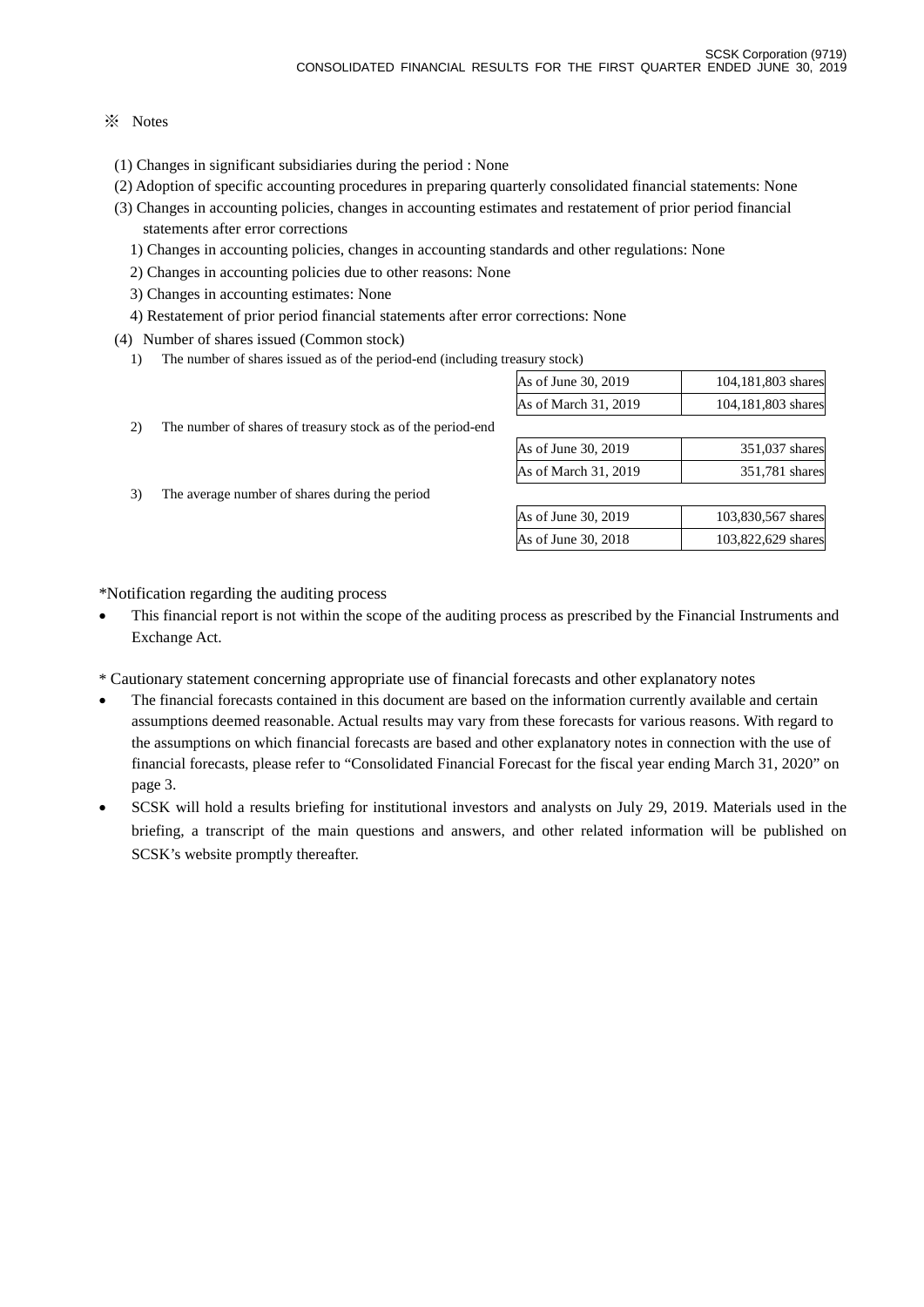# Contents

| (1) |  |
|-----|--|
| (2) |  |
| (3) |  |
|     |  |
| (1) |  |
| (2) |  |
| (3) |  |
| (4) |  |
|     |  |
|     |  |
|     |  |
|     |  |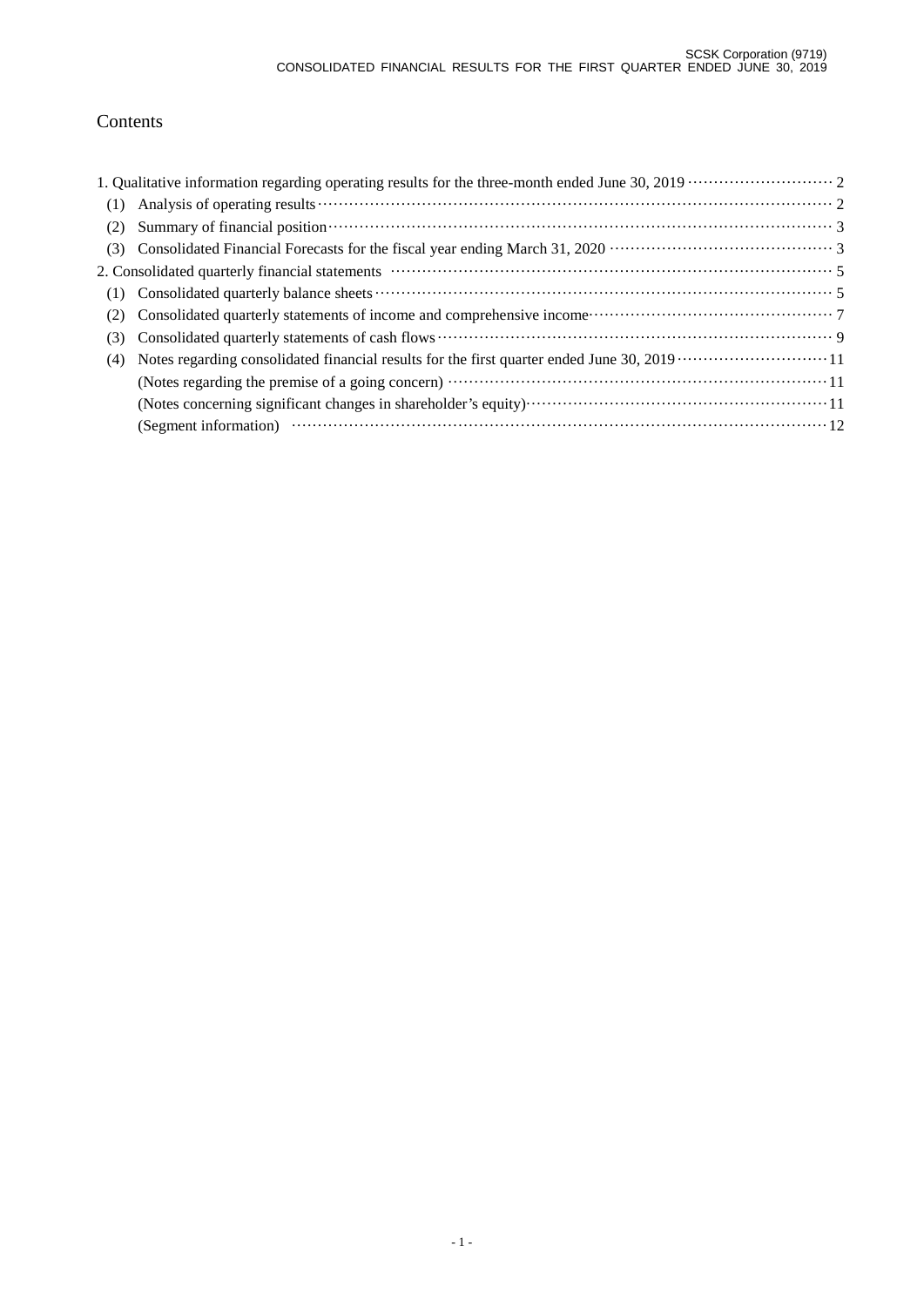### **1. Qualitative information regarding operating results for the three-month period ended June 30, 2019 (1) Analysis of operating results**

In the three-month period ended June 30, 2019, the Company judged that the domestic economy was experiencing a modest recovery trend as ongoing improvements in the job market and in wages offset the negative impacts of continuously sluggish conditions in certain export and production sectors. At the same time, examples of strong conditions were seen including an upward trend in capital investment for implementing labor-saving measures to address labor shortfalls and firm corporate earnings.

Our outlook for the domestic economy projects that, in the midst of strong internal demand exhibited through capital investment and consumer spending, the modest recovery trend will continue.

However, a growing sense of uncertainty is plaguing the global political and economic climate. Prominent concerns include the risks of increased trade friction and economic recession in countries such as the United States and China stemming from the protectionist trade policies of the United States, issues surrounding the United Kingdom's decision to leave the European Union, the threat of economic downturn in emerging and resource-rich countries, the potential for fluctuations in financial capital markets, and geopolitical risks. In addition, it is incredibly likely that the consumption tax rate in Japan will be increased in October 2019. Accordingly, ongoing scrutiny is imperative in judging economic trends for the purpose of making management decisions going forward.

In this environment, the IT services market experienced robust system demand for the purposes of automation, labor saving, and productivity improvement to address labor shortfalls through means including the implementation of working style reforms. We also saw the emergence of operational system upgrade demand aimed at addressing software and hardware that will be reaching the ends of their service periods and at transforming the legacy systems that still pervade various industries into open systems.

At the same time, strategic IT investment demand, for applications such as reinforcing strategic businesses or securing a competitive edge, remains high among customer companies. In this manner, it was judged that there was a general upward trend in overall IT investment demand.

In the manufacturing industry, demand was strong in several areas. Examples of such areas included demand for IoT-related projects as well as for automotive embedded software development projects, which are increasingly involving highly functional vehicles and electric automotive systems, and operational system upgrades. Other areas were demand for verification services for pre-market products, which are growing ever more sophisticated, and for business process outsourcing (BPO) services related to products and services.

In the financial industry, numerous financial institutions refrained from making capital investments in response to Japan's negative interest rate policy. Looking ahead, demand for IT investment for augmenting operations is proving robust. Targets of this investment include measures for realizing more sophisticated online banking and Internet services, such as the application of FinTech, artificial intelligence (AI), and other new IT technologies, as well as the diversification of payment methods and the reinforcement and expansion of overseas operations.

In the distribution industry, demand for IT investment was on the rise as indicated by the higher numbers of core system redevelopment and upgrade projects. This trend came on the back of demand in the omni-channel retailingrelated e-commerce and customer relationship management (CRM) fields, largely among customer companies engaging in consumer businesses, and in the customer and sales information analysis fields.

In addition, demand for various cloud-based IT services has been on the rise in IaaS, PaaS, and other IT infrastructure sectors against a backdrop of a strong appetite among these companies for investment to heighten operational efficiency and shortages of in-house IT engineers at customer companies. A similar increase was seen in demand for system operation outsourcing services in the operational system field, although here it was limited to certain sectors.

In the three-month period ended June 30, 2019, net sales increased 13.5% year on year, to ¥90,967 million, due to higher sales in the three distinctive service categories of SCSK—systems development, system maintenance and operation services, and system sales—as a result of IT investment demand, from customers in the manufacturing industry and the distribution industry, which has been rising since the previous fiscal year.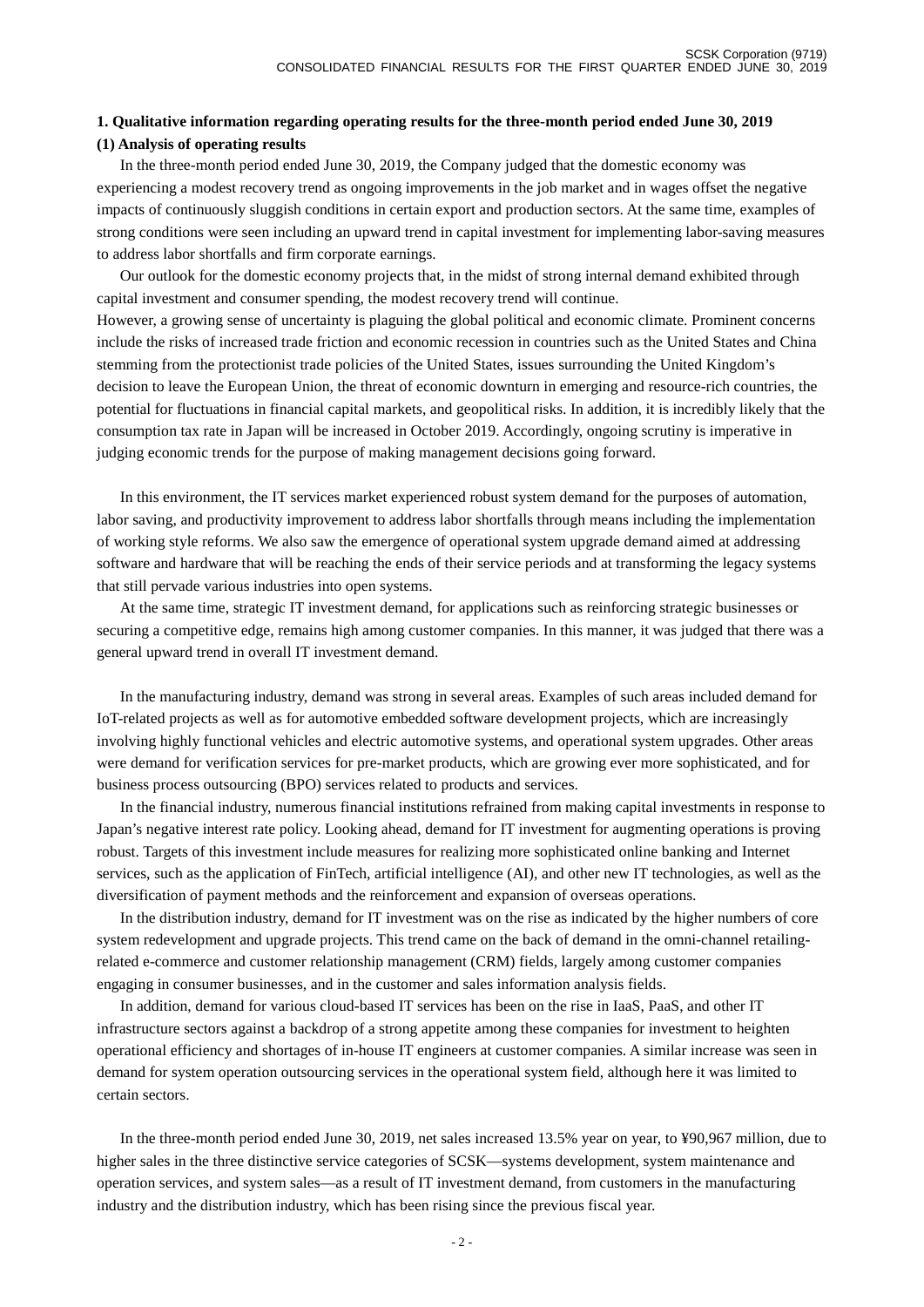Operating profit was up 23.7% year on year, to ¥7,833 million, due to the higher net sales coupled with improved profitability attributable to increased development productivity, which itself stemmed from efforts to boost general work quality and streamline operations.

Ordinary profit grew 23.4%, to ¥8,131 million, and profit attributable to owners of parent increased 28.8%, to ¥5,542 million, as a result of the increase in operating profit.

SCSK is continuing to promote the shift to service-oriented businesses in the fiscal year ending March 31, 2020. We are deploying a two-pronged approach consisting of new and existing businesses with the aim of incorporating the currently robust IT investment demand and thereby achieving earnings growth. The Company is also moving ahead with measures for increasing business profitability centered on its core strategies while implementing various measures to improve operational quality and productivity and otherwise reinforce profitability. In these manners, we are working to bolster our management and earnings bases.

The fiscal year ending March 31, 2020, will be an important year as it represents both the final year of the current medium-term management plan and the period leading up to the next medium-term management plan. In this year, SCSK will advance the shift to service-oriented businesses and other core strategies grounded on the operating foundations that have been solidified thus far and execute new business development measures while also developing certain new core businesses ahead of schedule to prepare for the next medium-term management plan. Accordingly, the Company will build new business investment frameworks and conduct the necessary investments to start developing new core businesses. The Company will simultaneously work to capitalize on the IT investment trends seen among customers in conventional IT services businesses to achieve steady earnings growth.

#### **(2) Summary of financial position**

Cash and cash equivalents ("cash") as of June 30, 2019 increased ¥7,010 million compared to March 31, 2019 to ¥113,424 million as a result of considering to ¥214 million of cash increase due to new consolidation. The increase or decrease in each cash flow type and the main factors for such changes are as follows.

(Cash flow from operating activities)

Net cash provided by operating activities was ¥14,502 million.

The main cash inflow factors were profit before income taxes of ¥8,002 million, depreciation of ¥2,573 million and ¥14,605 million increase in funds stemming from a decrease in accounts receivable. The main cash outflow factors were a decrease in accounts payable of ¥5,191 million, and a decrease of ¥3,911 million in payments for income taxes.

(Cash flow from investing activities)

Net cash used in investing activities was ¥1,991 million.

The main cash outflow factors were payment for the acquisition of property, plant and equipment of ¥1,291 million, and acquisition of intangible assets of ¥733 million.

(Cash flow from financing activities)

Net cash used in financing activities was ¥5,478 million.

The main cash outflow factor was dividend payments of ¥5,202 million (¥50.0 per share) for the year-end dividend of the fiscal year ended March 31, 2019.

### **(3) Consolidated Financial Forecasts for the Fiscal Year Ending March 31, 2020**

Consolidated performance in the three-month period ended June 30, 2019, was strong. Regardless, the Company has chosen not to revise the forecasts for the six-month period ending September 30, 2018, and the fiscal year ending March 31, 2020, that were announced on April 26, 2019, in light of the current global political and economic climate and recent financial and capital market trends.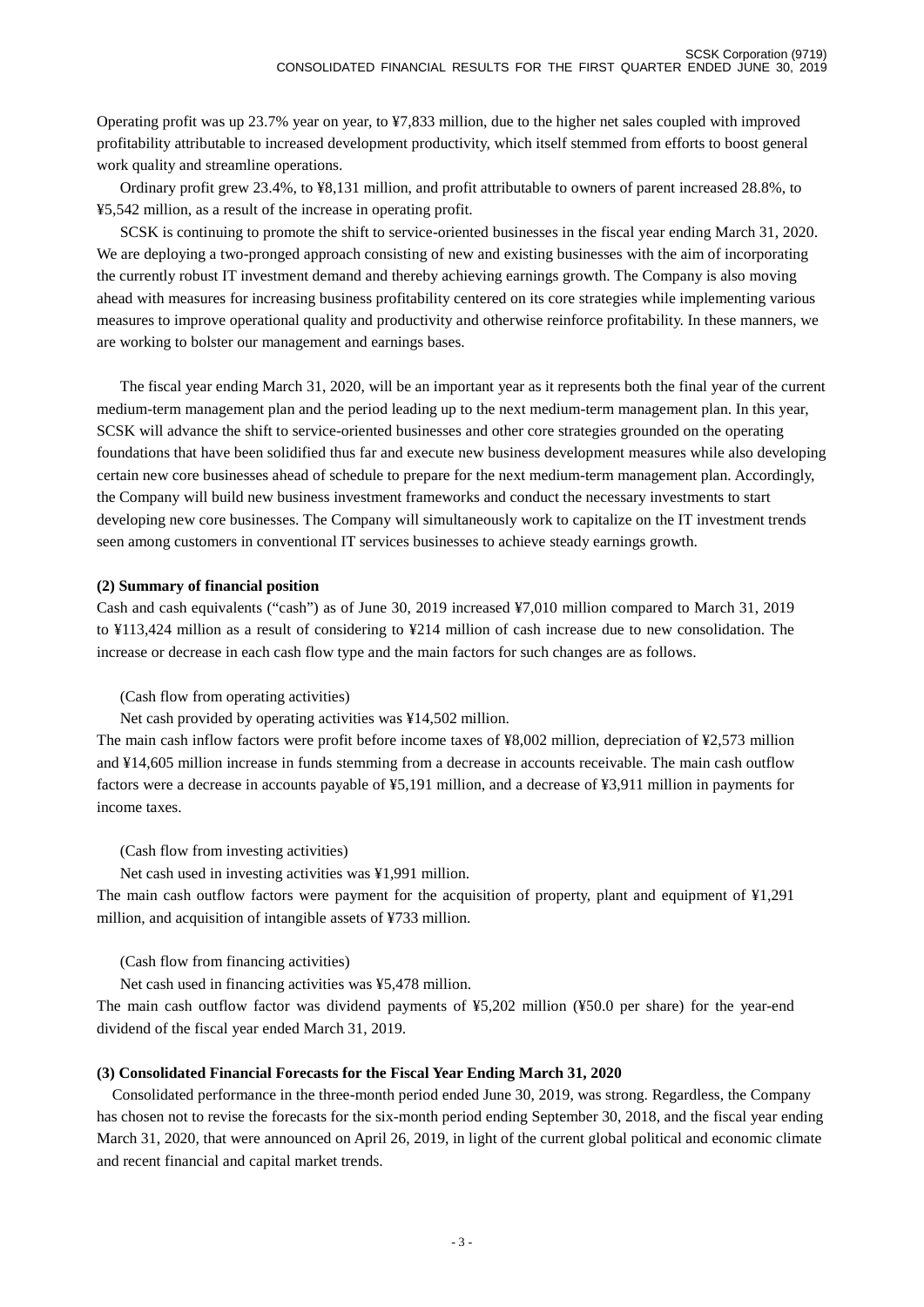\* Characteristics of the Company's quarterly operating results

 It is common for companies in Japan to have fiscal years that begin on April 1 and end on March 31 of the following year. For this reason, system introductions and inspections tend to be concentrated in September and March (the midpoint and end of each fiscal year). Excluding sales covered by time and materials contract, the Company primarily records sales on a receipt-and-inspection basis. Accordingly, performance fluctuates by season, with sales and income tending to be concentrated in the second and fourth quarter of each fiscal year.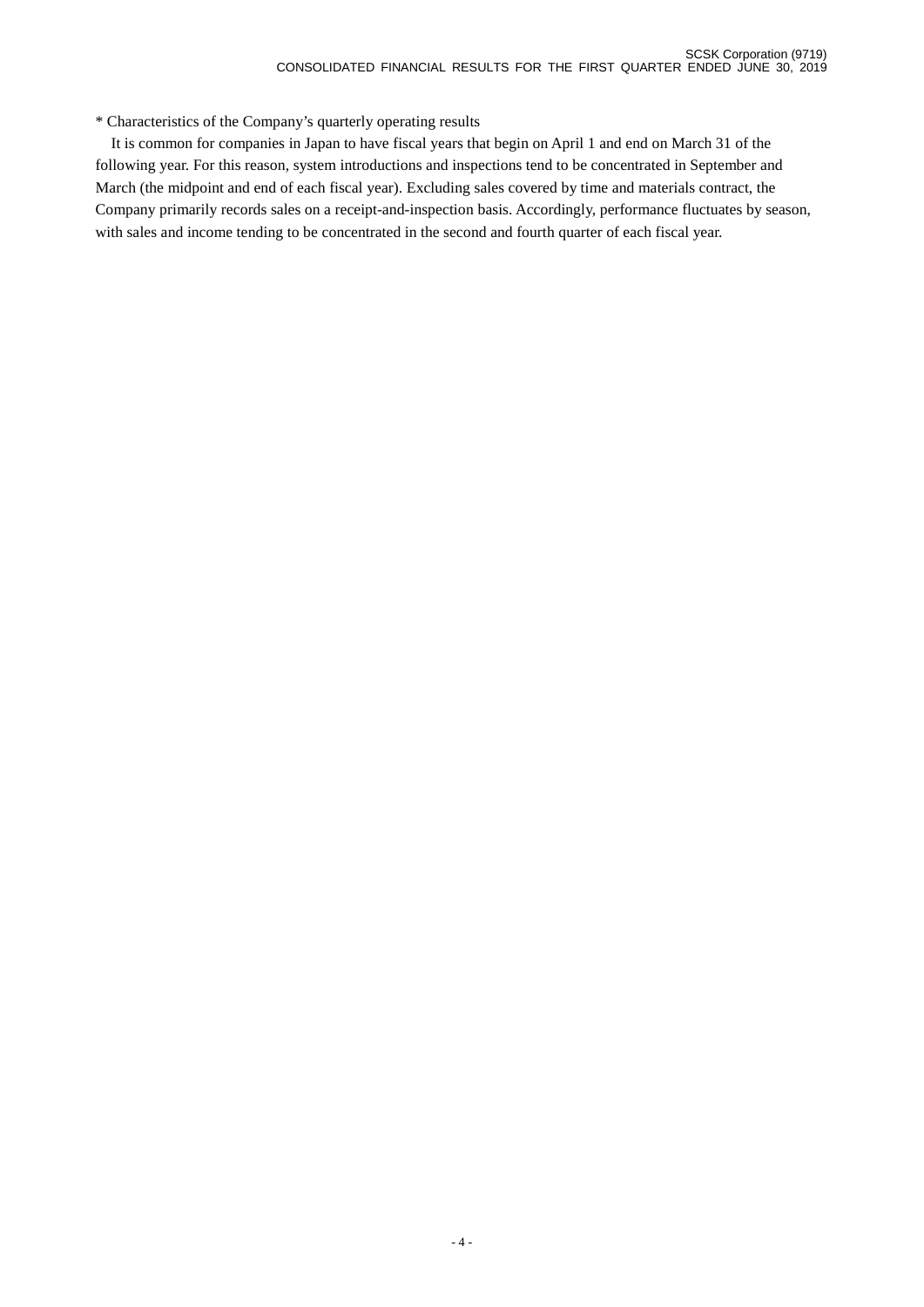# 2. Consolidated Quarterly Financial Statements

# **(1) Consolidated Quarterly Balance Sheets**

|                                       |                     | (Millions of Yen)   |
|---------------------------------------|---------------------|---------------------|
|                                       | As of Mar. 31, 2019 | As of Jun. 30, 2019 |
| Assets                                |                     |                     |
| <b>Current assets</b>                 |                     |                     |
| Cash and deposits                     | 21,170              | 20,883              |
| Notes and accounts receivable - trade | 74,698              | 60,181              |
| Merchandise and finished goods        | 7,831               | 8,835               |
| Work in process                       | 360                 | 990                 |
| Raw materials and supplies            | 117                 | 111                 |
| Deposits paid                         | 85,028              | 92,541              |
| Other                                 | 11,831              | 15,387              |
| Allowance for doubtful accounts       | $-31$               | $-51$               |
| Total current assets                  | 201,007             | 198,879             |
| Non-current assets                    |                     |                     |
| Property, plant and equipment         |                     |                     |
| Buildings and structures, net         | 43,566              | 43,023              |
| Land                                  | 14,169              | 14,169              |
| Other, net                            | 13,096              | 13,196              |
| Total property, plant and equipment   | 70,833              | 70,390              |
| Intangible assets                     |                     |                     |
| Goodwill                              | 53                  | 253                 |
| Other                                 | 8,155               | 8,014               |
| Total intangible assets               | 8,208               | 8,267               |
| Investments and other assets          |                     |                     |
| Investment securities                 | 11,773              | 11,998              |
| Other                                 | 23,074              | 20,688              |
| Allowance for doubtful accounts       | $-53$               | $-50$               |
| Total investments and other assets    | 34,794              | 32,636              |
| Total non-current assets              | 113,837             | 111,294             |
| <b>Total</b> assets                   | 314,844             | 310,174             |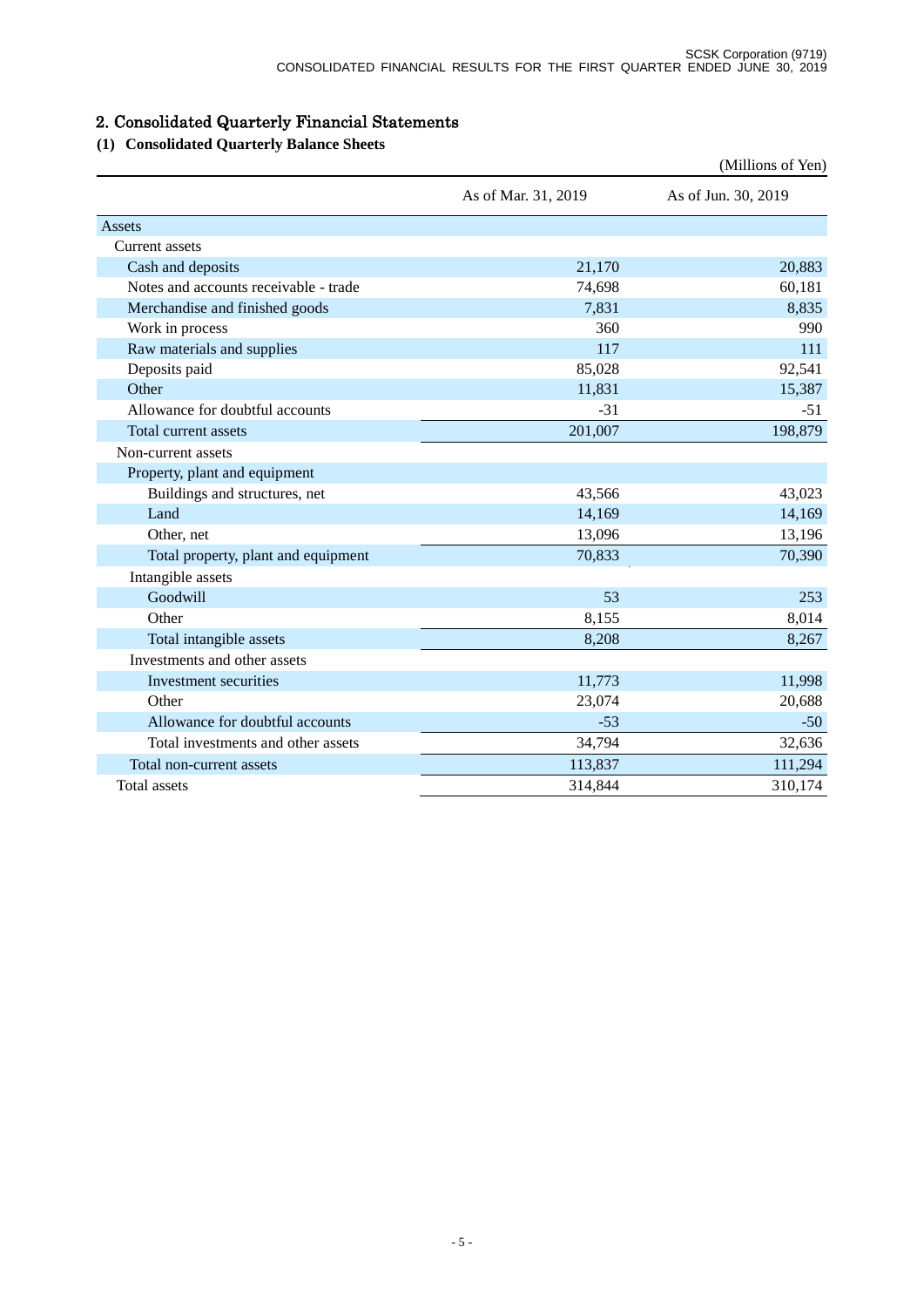|                                                                         |                     | (Millions of Yen)   |
|-------------------------------------------------------------------------|---------------------|---------------------|
|                                                                         | As of Mar. 31, 2019 | As of Jun. 30, 2019 |
| Liabilities                                                             |                     |                     |
| <b>Current liabilities</b>                                              |                     |                     |
| Notes and accounts payable - trade                                      | 22,087              | 16,926              |
| Short-term borrowings                                                   | 15,000              | 15,000              |
| Current portion of bonds                                                |                     | 10,000              |
| Income taxes payable                                                    | 4,898               | 739                 |
| Provision for bonuses                                                   | 5,910               | 1,532               |
| Provision for bonuses for directors (and other<br>officers)             | 57                  | 15                  |
| Provision for loss on construction contracts                            | 228                 | 524                 |
| Other                                                                   | 24,343              | 34,596              |
| Total current liabilities                                               | 72,525              | 79,336              |
| Non-current liabilities                                                 |                     |                     |
| Bonds payable                                                           | 40,000              | 30,000              |
| Provision for retirement benefits for directors (and<br>other officers) | 20                  | 15                  |
| Retirement benefit liability                                            | 2,902               | 2,635               |
| Asset retirement obligations                                            | 2,779               | 2,999               |
| Other                                                                   | 2,147               | 2,201               |
| Total non-current liabilities                                           | 47,850              | 37,851              |
| <b>Total liabilities</b>                                                | 120,375             | 117,187             |
| Net assets                                                              |                     |                     |
| Shareholders' equity                                                    |                     |                     |
| Share capital                                                           | 21,152              | 21,152              |
| Retained earnings                                                       | 175,223             | 173,933             |
| Treasury shares                                                         | $-694$              | $-694$              |
| Total shareholders' equity                                              | 195,681             | 194,391             |
| Accumulated other comprehensive income                                  |                     |                     |
| Valuation difference on available-for-sale securities                   | 2,076               | 2,405               |
| Deferred gains or losses on hedges                                      | $-21$               | 8                   |
| Foreign currency translation adjustment                                 | $-182$              | $-210$              |
| Remeasurements of defined benefit plans                                 | $-4,141$            | $-3,978$            |
| Total accumulated other comprehensive income                            | $-2,269$            | $-1,774$            |
| Share acquisition rights                                                | 40                  | 34                  |
| Non-controlling interests                                               | 1,015               | 334                 |
| Total net assets                                                        | 194,468             | 192,986             |
| Total liabilities and net assets                                        | 314,844             | 310,174             |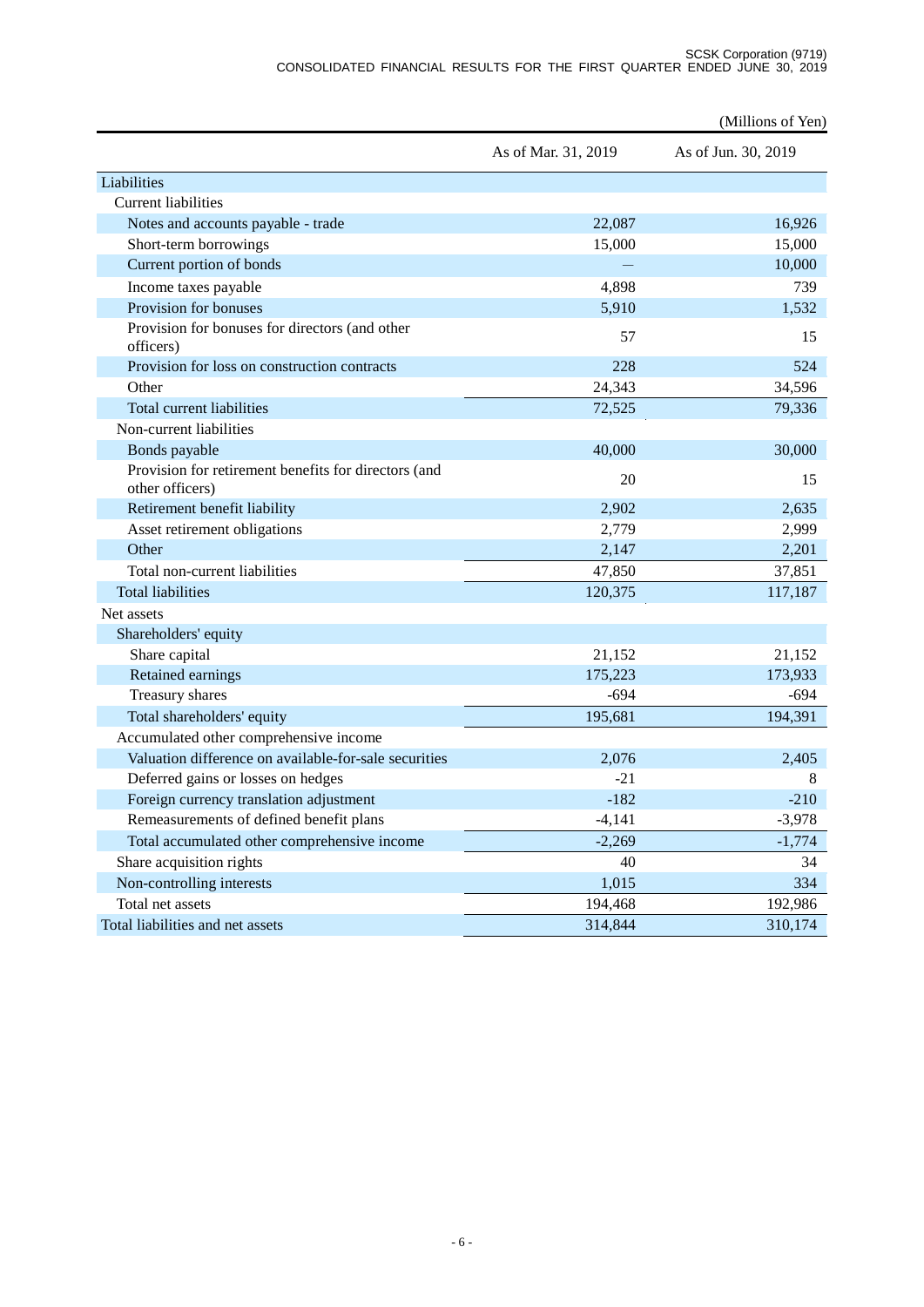|                                                                  |                                       | (Millions of Yen)                     |
|------------------------------------------------------------------|---------------------------------------|---------------------------------------|
|                                                                  | From Apr. 1, 2018<br>to Jun. 30, 2018 | From Apr. 1, 2019<br>to Jun. 30, 2019 |
| Net sales                                                        | 80,166                                | 90,967                                |
| Cost of sales                                                    | 60,916                                | 69,256                                |
| Gross profit                                                     | 19,249                                | 21,711                                |
| Selling, general and administrative expenses                     | 12,916                                | 13,877                                |
| Operating profit                                                 | 6,333                                 | 7,833                                 |
| Non-operating income                                             |                                       |                                       |
| Interest income                                                  | 17                                    | 16                                    |
| Dividend income                                                  | 36                                    | 43                                    |
| Share of profit of entities accounted for using equity<br>method | 196                                   | 251                                   |
| Other                                                            | 53                                    | 66                                    |
| Total non-operating income                                       | 304                                   | 378                                   |
| Non-operating expenses                                           |                                       |                                       |
| Interest expenses                                                | 26                                    | 31                                    |
| Subsidiary stock acquisition-related cost                        |                                       | 35                                    |
| Other                                                            | 22.                                   | 13                                    |
| Total non-operating expenses                                     | 49                                    | 80                                    |
| Ordinary profit                                                  | 6,588                                 | 8,131                                 |
| Extraordinary income                                             |                                       |                                       |
| Gain on sales of memberships                                     | $\theta$                              |                                       |
| Gain on reversal of share acquisition rights                     |                                       | $\sqrt{5}$                            |
| Total extraordinary income                                       | $\mathbf{0}$                          | 5                                     |
| <b>Extraordinary losses</b>                                      |                                       |                                       |
| Loss on retirement of non-current assets                         | $\mathbf{1}$                          | 6                                     |
| Loss on sales of non-current assets                              | 19                                    |                                       |
| Loss on sales of membership                                      | $\overline{0}$                        | $\mathbf{0}$                          |
| Compensation expenses                                            |                                       | 128                                   |
| Total extraordinary losses                                       | 20                                    | 135                                   |
| Profit before income taxes                                       | 6,567                                 | 8,002                                 |
| Income taxes - current                                           | 142                                   | 495                                   |
| Income taxes - deferred                                          | 1,995                                 | 1,954                                 |
| Total income taxes                                               | 2,138                                 | 2,450                                 |
| Profit                                                           | 4,429                                 | 5,551                                 |
| Profit attributable to non-controlling interests                 | 127                                   | 9                                     |
| Profit attributable to owners of parent                          | 4,301                                 | 5,542                                 |

### **(2) Consolidated Quarterly Statements of Income and Comprehensive Income Consolidated Quarterly Statements of Income**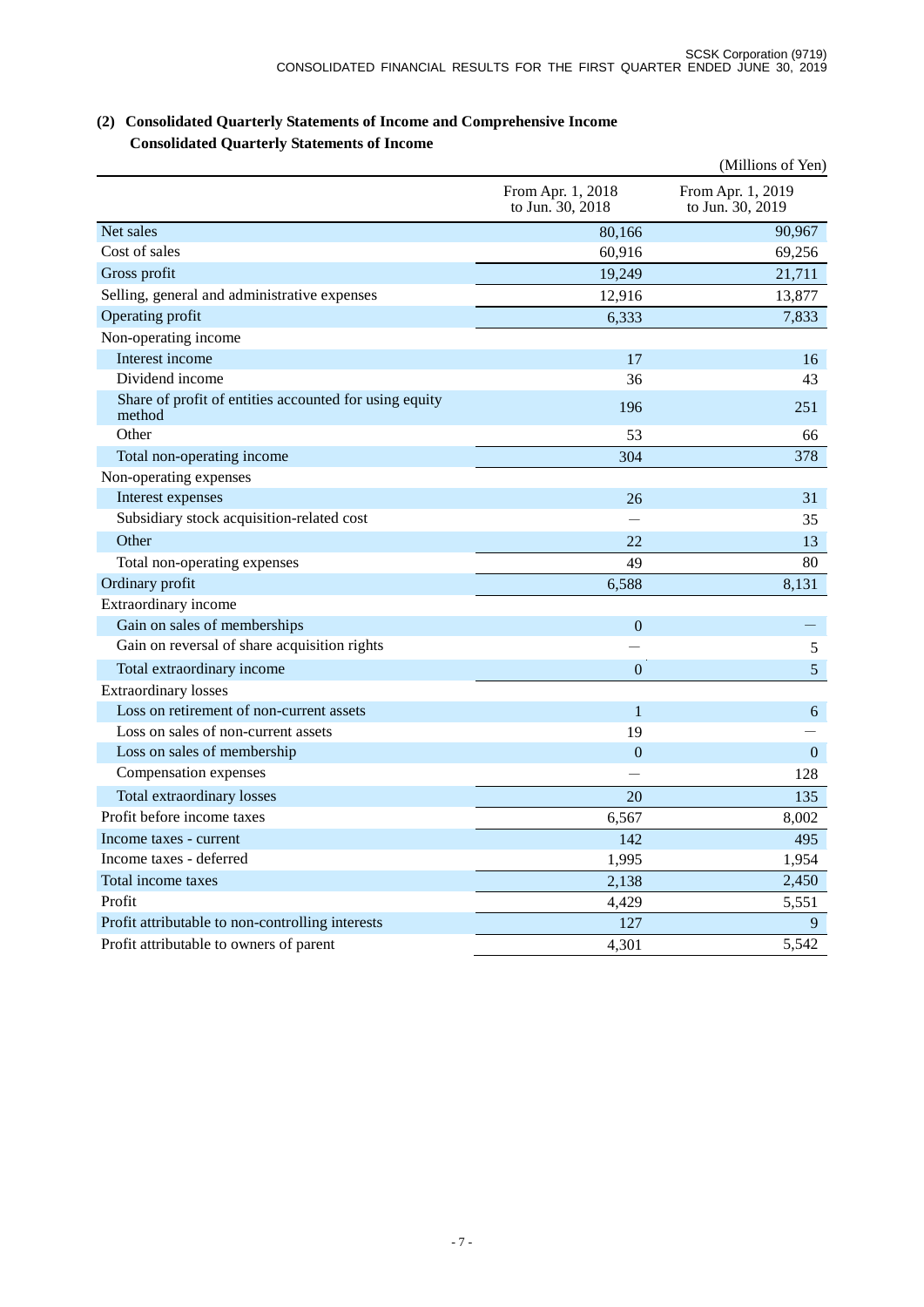|                                                                                      |                                       | (Millions of Yen)                     |
|--------------------------------------------------------------------------------------|---------------------------------------|---------------------------------------|
|                                                                                      | From Apr. 1, 2018<br>to Jun. 30, 2018 | From Apr. 1, 2019<br>to Jun. 30, 2019 |
| Profit                                                                               | 4,429                                 | 5,551                                 |
| Other comprehensive income                                                           |                                       |                                       |
| Valuation difference on available-for-sale securities                                | 15                                    | 327                                   |
| Deferred gains or losses on hedges                                                   | 16                                    | 29                                    |
| Foreign currency translation adjustment                                              | $-47$                                 | $-34$                                 |
| Remeasurements of defined benefit plans, net of tax                                  | 120                                   | 164                                   |
| Share of other comprehensive income of entities<br>accounted for using equity method | $-30$                                 | 9                                     |
| Total other comprehensive income                                                     | 74                                    | 497                                   |
| Comprehensive income                                                                 | 4,503                                 | 6,048                                 |
| Comprehensive income attributable to                                                 |                                       |                                       |
| Comprehensive income attributable to owners of parent                                | 4,374                                 | 6,036                                 |
| Comprehensive income attributable to non-controlling<br>interests                    | 129                                   | 11                                    |

# **Consolidated Quarterly Statements of Comprehensive Income**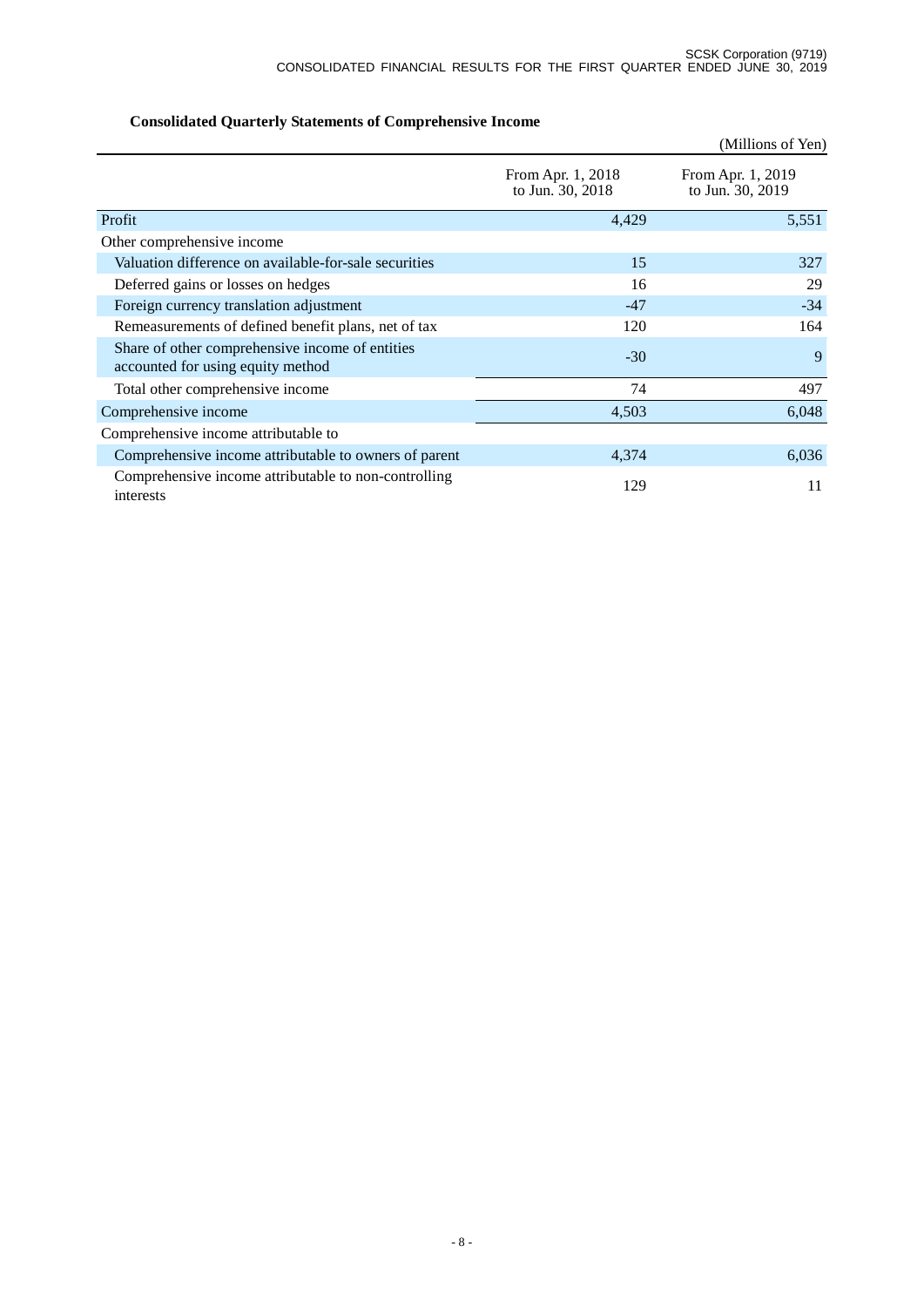# **(3) Consolidated Quarterly Statements of Cash Flows**

|                                                                         |                                       | (Millions of Yen)                     |
|-------------------------------------------------------------------------|---------------------------------------|---------------------------------------|
|                                                                         | From Apr. 1, 2018<br>to Jun. 30, 2018 | From Apr. 1, 2019<br>to Jun. 30, 2019 |
| Cash flows from operating activities                                    |                                       |                                       |
| Profit before income taxes                                              | 6,567                                 | 8,002                                 |
| Depreciation                                                            | 2,254                                 | 2,573                                 |
| Amortization of goodwill                                                | 7                                     | 19                                    |
| Increase (decrease) in allowance for doubtful accounts                  | $-57$                                 | 16                                    |
| Increase (decrease) in retirement benefit liability                     | $-242$                                | $-267$                                |
| Loss on retirement of non-current assets                                | $\mathbf{1}$                          | 6                                     |
| Loss (gain) on sales of non-current assets                              | 19                                    |                                       |
| Share of loss (profit) of entities accounted for using equity<br>method | $-196$                                | $-251$                                |
| Interest and dividend income                                            | $-54$                                 | $-59$                                 |
| Interest expenses on borrowings and bonds                               | 26                                    | 31                                    |
| Compensation expenses                                                   |                                       | 128                                   |
| Loss (gain) on investments in investment partnerships                   | 8                                     | $-19$                                 |
| Decrease (increase) in trade receivables                                | 12,909                                | 14,605                                |
| Decrease (increase) in inventories                                      | $-12$                                 | $-1,620$                              |
| Increase (decrease) in trade payables                                   | $-3,707$                              | $-5,191$                              |
| Other, net                                                              | $-1,526$                              | 298                                   |
| Subtotal                                                                | 15,996                                | 18,270                                |
| Interest and dividends received                                         | 151                                   | 179                                   |
| Interest paid                                                           | $-34$                                 | $-35$                                 |
| Income taxes (paid) refund                                              | $-3,695$                              | $-3,911$                              |
| Net cash provided by (used in) operating activities                     | 12,418                                | 14,502                                |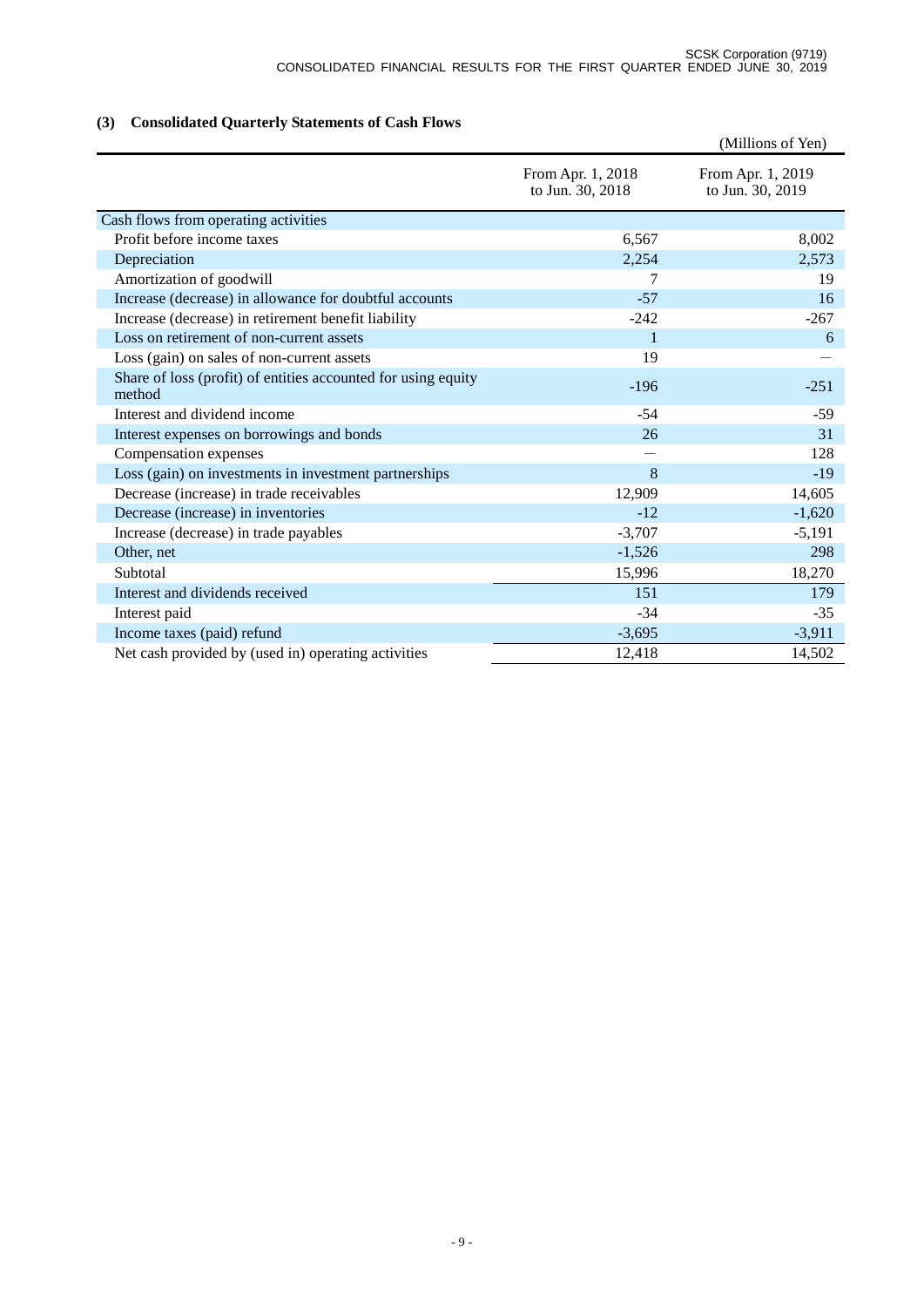#### SCSK Corporation (9719) CONSOLIDATED FINANCIAL RESULTS FOR THE FIRST QUARTER ENDED JUNE 30, 2019

|                                                                                                                           |                                       | (Millions of Yen)                     |
|---------------------------------------------------------------------------------------------------------------------------|---------------------------------------|---------------------------------------|
|                                                                                                                           | From Apr. 1, 2018<br>to Jun. 30, 2018 | From Apr. 1, 2019<br>to Jun. 30, 2019 |
| Cash flows from investing activities                                                                                      |                                       |                                       |
| Purchase of property, plant and equipment                                                                                 | $-2,741$                              | $-1,291$                              |
| Proceeds from sales of property, plant and equipment                                                                      | 1                                     | $\overline{0}$                        |
| Purchase of intangible assets                                                                                             | $-907$                                | $-733$                                |
| Purchase of investment securities                                                                                         | $-679$                                | $-26$                                 |
| Short-term loan advances                                                                                                  | $-1$                                  | $-2$                                  |
| Collection of short-term loans receivable                                                                                 | $\mathbf{1}$                          | $\mathbf{1}$                          |
| Proceeds from withdrawal of investments in partnership                                                                    | 40                                    | 17                                    |
| Payments of leasehold and guarantee deposits                                                                              | $-26$                                 | $-50$                                 |
| Proceeds from refund of leasehold and guarantee deposits                                                                  | 365                                   | 106                                   |
| Other, net                                                                                                                | $-3$                                  | $-11$                                 |
| Net cash provided by (used in) investing activities                                                                       | $-3,951$                              | $-1,991$                              |
| Cash flows from financing activities                                                                                      |                                       |                                       |
| Repayments of short-term borrowings                                                                                       |                                       | $-35$                                 |
| Repayments of long-term borrowings                                                                                        |                                       | $-78$                                 |
| Repayments of lease obligations                                                                                           | $-173$                                | $-158$                                |
| Purchase of treasury shares                                                                                               | $-2$                                  | $-3$                                  |
| Proceeds from sales of treasury shares                                                                                    | $\overline{0}$                        | $\Omega$                              |
| Dividends paid                                                                                                            | $-4,941$                              | $-5,202$                              |
| Dividends paid to non-controlling interests                                                                               | $-69$                                 |                                       |
| Payments from changes in ownership interests in<br>subsidiaries that do not result in change in scope of<br>consolidation |                                       | $-0$                                  |
| Net cash provided by (used in) financing activities                                                                       | $-5,187$                              | $-5,478$                              |
| Effect of exchange rate change on cash and cash equivalents                                                               | $-64$                                 | $-22$                                 |
| Net increase (decrease) in cash and cash equivalents                                                                      | 3,215                                 | 7,010                                 |
| Cash and cash equivalents at beginning of period                                                                          | 99,797                                | 106,198                               |
| Increase in cash and cash equivalents resulting from inclusion<br>of subsidiaries in consolidation                        | 70                                    | 214                                   |
| Cash and cash equivalents at end of period                                                                                | 103,083                               | 113,424                               |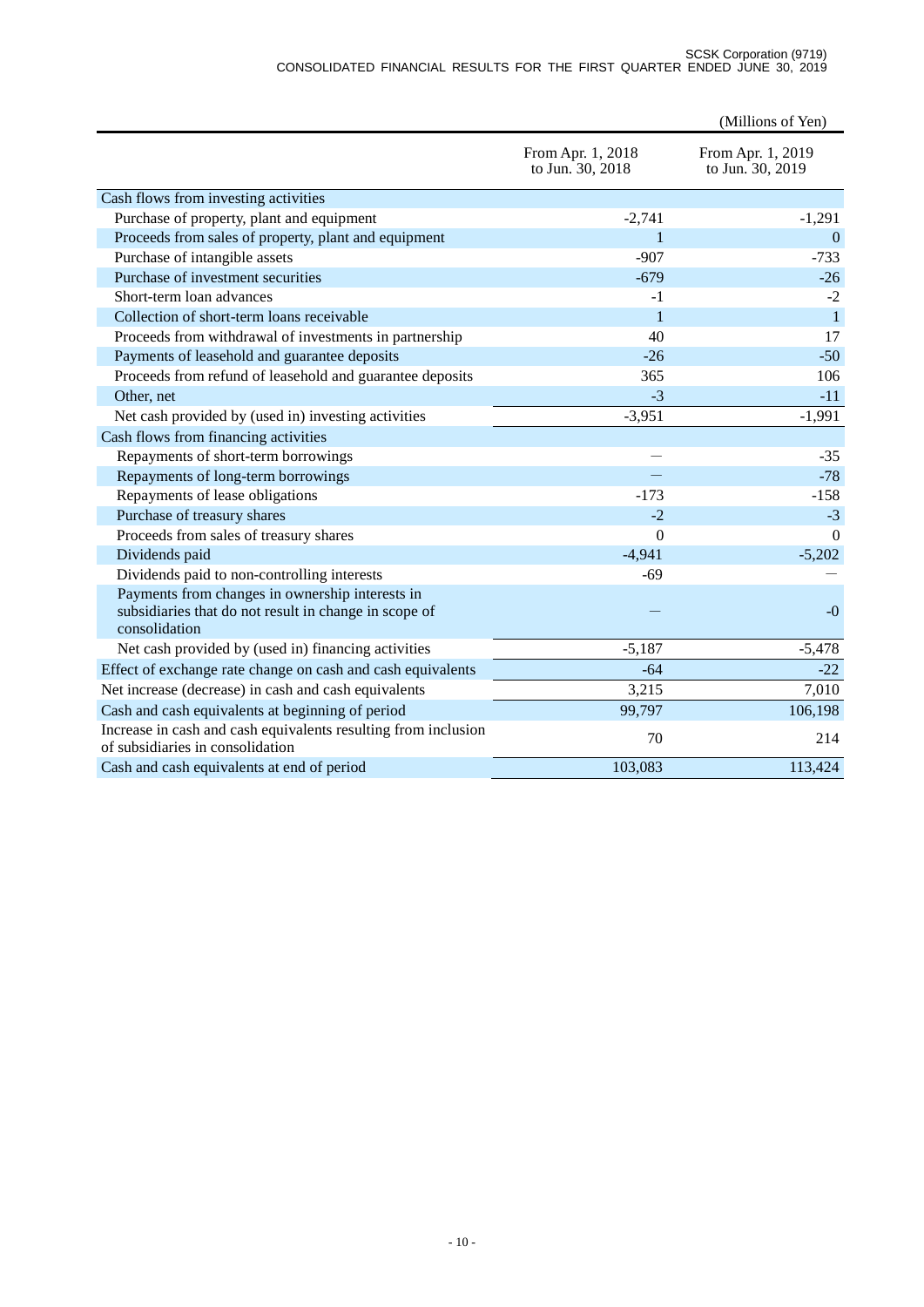# **(4) Notes regarding Consolidated Financial Results for the First Quarter ended June 30, 2019**

### **(Notes regarding the Premise of a Going Concern)**

No applicable items.

### **(Notes concerning significant changes in shareholders' equity)**

No applicable items.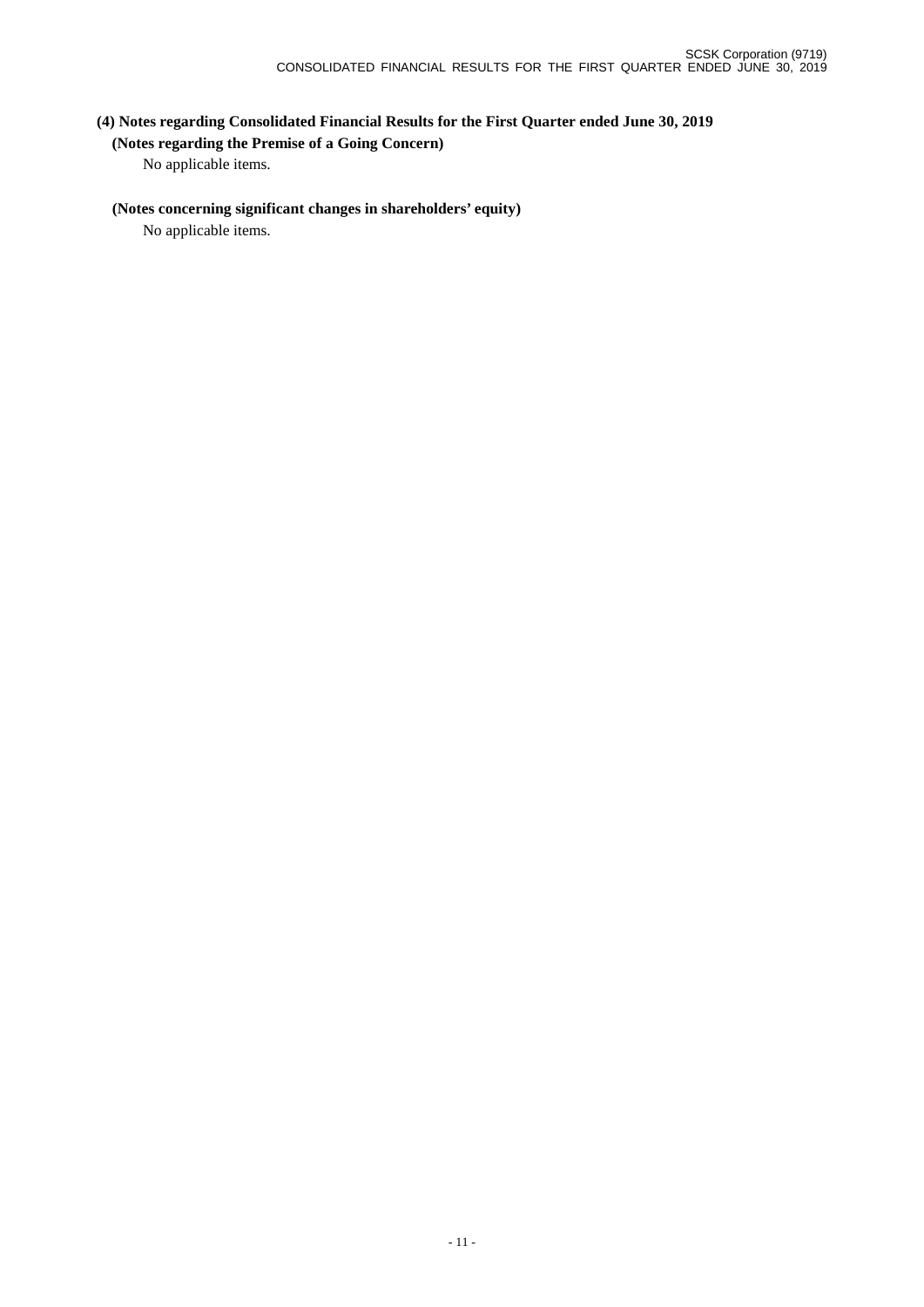### (Segment Information)

I. First quarter of fiscal year ended March 31, 2019 (April 1, 2018 to June 30, 2018) Information on Sales, Segment profit (loss) by Reportable Segment

|                                           |                                                                 |                                                    |                                                |                                                               |                                     |                     | (Millions of Yen)               |
|-------------------------------------------|-----------------------------------------------------------------|----------------------------------------------------|------------------------------------------------|---------------------------------------------------------------|-------------------------------------|---------------------|---------------------------------|
|                                           | Manufacturing &<br>Telecommunication<br><b>Systems Business</b> | Distribution &<br>Media Systems<br><b>Business</b> | Financial<br><b>Systems</b><br><b>Business</b> | Global System<br>Solutions &<br>Innovation<br><b>Business</b> | <b>Business</b><br><b>Solutions</b> | Mobility<br>Systems | <b>IT Platform</b><br>Solutions |
| <b>Sales</b>                              |                                                                 |                                                    |                                                |                                                               |                                     |                     |                                 |
| (1) Outside customers                     | 9,812                                                           | 13,912                                             | 14,922                                         | 3,465                                                         | 11,272                              | 4,289               | 12,053                          |
| (2)<br>Intersegment sales<br>or transfers | 182                                                             | 253                                                | 129                                            | 1,629                                                         | 1,041                               | 52                  | 1,576                           |
| Total                                     | 9,995                                                           | 14,165                                             | 15,051                                         | 5,095                                                         | 12,313                              | 4,342               | 13,630                          |
| Segment profit (loss)                     | 1,007                                                           | 1,468                                              | 1,034                                          | 567                                                           | 849                                 | $-76$               | 998                             |

|                                              | <b>IT</b><br>Management | <b>Others</b> | Total  | Adjustments<br>(Note 1) | Amounts<br>Reported in the<br>Consolidated<br>Financial<br><b>Statements</b><br>(Note 2) |
|----------------------------------------------|-------------------------|---------------|--------|-------------------------|------------------------------------------------------------------------------------------|
| <b>Sales</b>                                 |                         |               |        |                         |                                                                                          |
| (1) Outside customers                        | 10,232                  | 207           | 80,166 |                         | 80,166                                                                                   |
| Intersegment<br>(2)<br>sales<br>or transfers | 3,296                   | 861           | 9,024  | $-9,024$                |                                                                                          |
| Total                                        | 13,528                  | 1,069         | 89,191 | $-9,024$                | 80,166                                                                                   |
| Segment profit (loss)                        | 1,005                   | $-110$        | 6,745  | $-412$                  | 6,333                                                                                    |

Notes: Adjustments are as follows:

1. The adjustment loss of ¥412 million to segment profit (loss) represent general corporate expenses that have not been allocated to the reportable segments.

2. Segment profit (loss) has been reconciled to operating profit in the consolidated income statement.